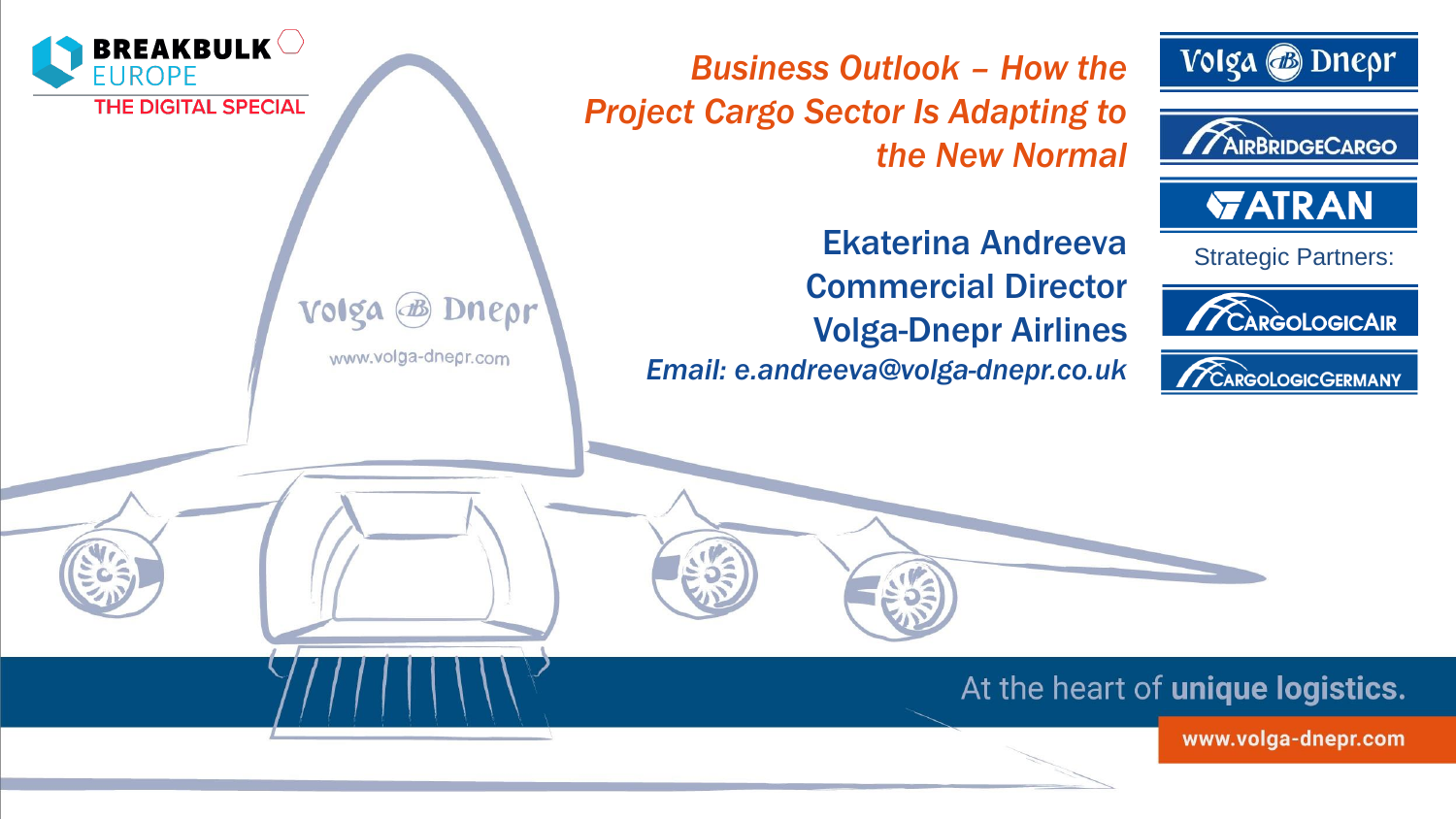

across business lines

Volga & Dnepr

### Group management: Moscow

| <b>Scheduled Cargo Operations</b>                                                                                                                                                                                                                                                       | <b>Charter Cargo Operations</b>                                                                                                                                        | <b>Strategic Partners</b>                                                                                                                        |
|-----------------------------------------------------------------------------------------------------------------------------------------------------------------------------------------------------------------------------------------------------------------------------------------|------------------------------------------------------------------------------------------------------------------------------------------------------------------------|--------------------------------------------------------------------------------------------------------------------------------------------------|
| Delivered by AirBridgeCargo Airlines and ATRAN<br>Airlines onboard Boeing 747, 777 and 737<br>freighters between Russia, Asia, the Middle East,<br>Europe and North America covering more than 40<br>destinations worldwide, with all flights operated<br>into international cargo hubs | Delivered by Volga-Dnepr Airlines, AirBridgeCargo<br>Airlines, ATRAN Airlines onboard An-124-<br>100/150, IL-76TD-90VD, Boeing 400ERF/8F,<br>777F and 737-400SF/800BCF | Access to network and fleet of strategic<br>partners, <b>CargoLogicAir</b> (2x 747-<br>400ERF) and <b>CargoLogic Germany</b> (3x)<br>737-400BCF) |

| <b>Ancillary businesses</b>                                                                           |                                                                         |                                                                  |                                                  |                                             |                                                                       |  |  |
|-------------------------------------------------------------------------------------------------------|-------------------------------------------------------------------------|------------------------------------------------------------------|--------------------------------------------------|---------------------------------------------|-----------------------------------------------------------------------|--|--|
| <b>VDT</b>                                                                                            | <b>Aircraft maintenance:</b><br>VD Technics / VD Gulf /<br><b>AMTES</b> | <b>Logistics services:</b><br><b>Engineering Logistic Center</b> | <b>Trucking:</b><br><b>Volga-Trucks Division</b> |                                             | <b>Aviation insurance:</b><br><b>NIC Insurance Company</b>            |  |  |
| 30 years of expertise<br>$4,000+$ staff  <br>>\$2bn turnover  <br>worldwide operations<br>40 aircraft |                                                                         |                                                                  |                                                  |                                             |                                                                       |  |  |
| 1990                                                                                                  | 2000                                                                    | 2004                                                             | 2010                                             | 2011                                        | 2017                                                                  |  |  |
| <b>Volga-Dnepr Airlines</b><br>(An-124s) founded                                                      | Subsidiaries opened<br>in Houston and<br>London                         | AirBridgeCargo<br>founded (1x B747-<br>200F) flying LUX-         | AirBridgeCargo fleet<br>reaches 10x B747F        | ATRAN joins the<br><b>Volga-Dnepr Group</b> | <b>Consolidation of Group</b><br>Management-<br>emphasis on verticals |  |  |

200F) flying LUX-SVO-PEK/PVG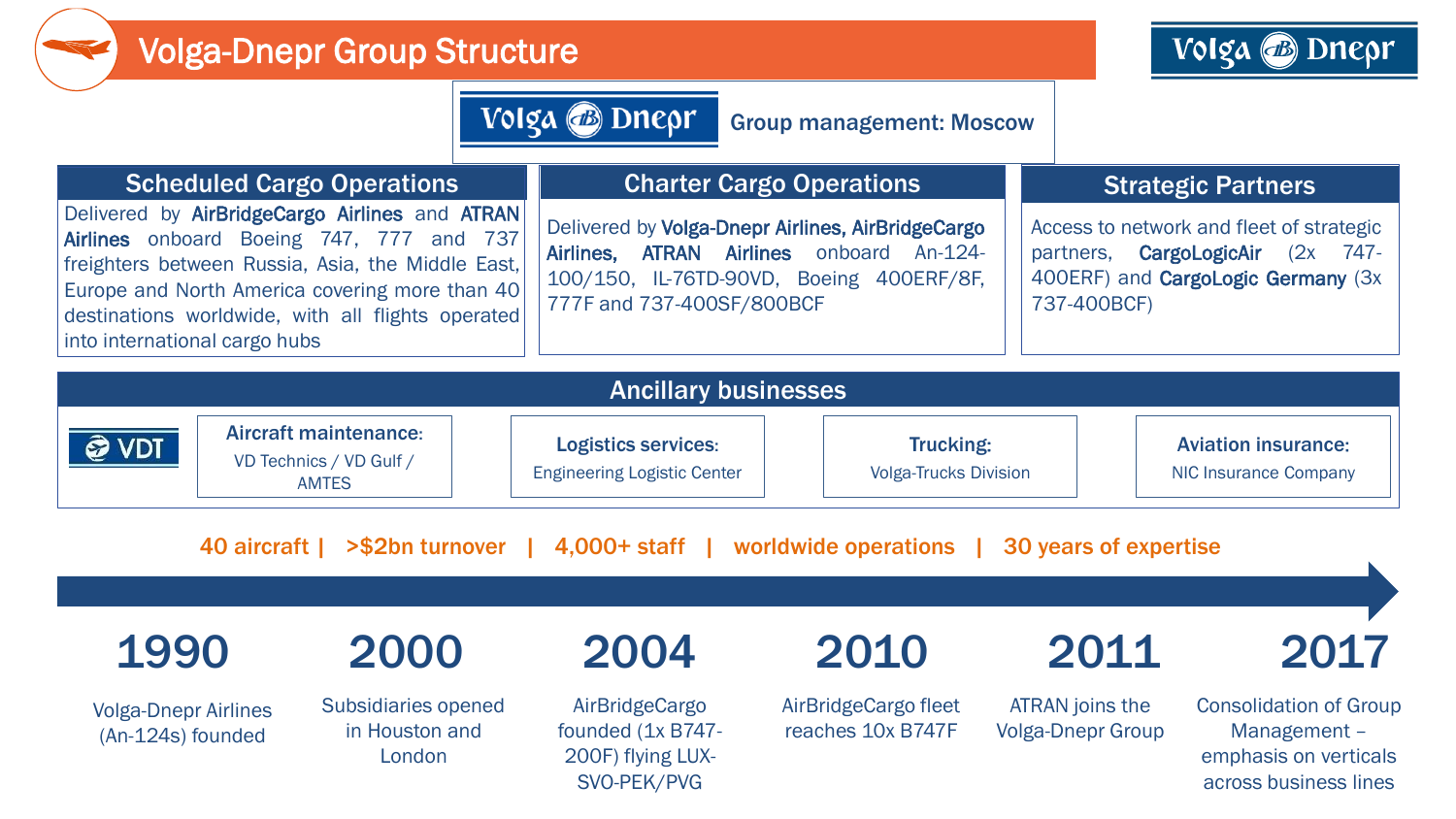



#### **Strategy**

- ICAG management through Monocompany with single sales center based on Cargo Supermarket concept
- TOP–marketing and direct strategic partnerships with key shippers as life-saving knowledge exchange tool
- Recruitment of professionals and development of stress- and crisis-resistant staff to guarantee high-quality services
- Dedicated solutions for healthcare, high tech and e-commerce industries with fast response to current demands
- Digital transformation: enhance in-house e-services, including booking, as well as facilitate online bookings through partners' platforms (Cargo.one, WebCargo)

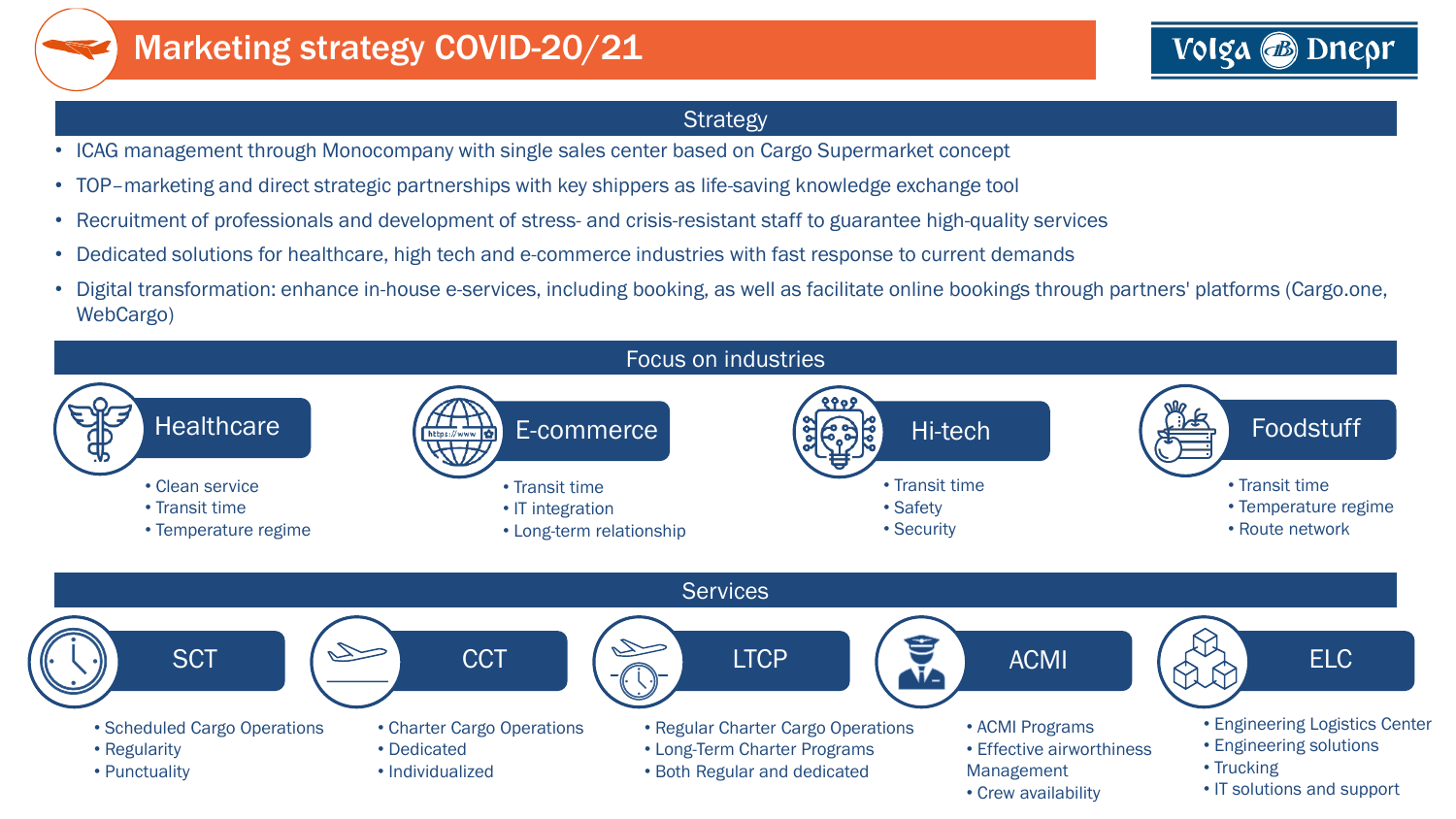# Diverse fleet of freighters to meet logistics challenges



#### **RAMP FREIGHTERS**



### **NON-RAMP FREIGHTERS**



**Boeing 777F** Payload: 102,010 kg



IL-76TD-90VD Payload: 50,000 kg



**Boeing 737F** Payload: 23,950 kg